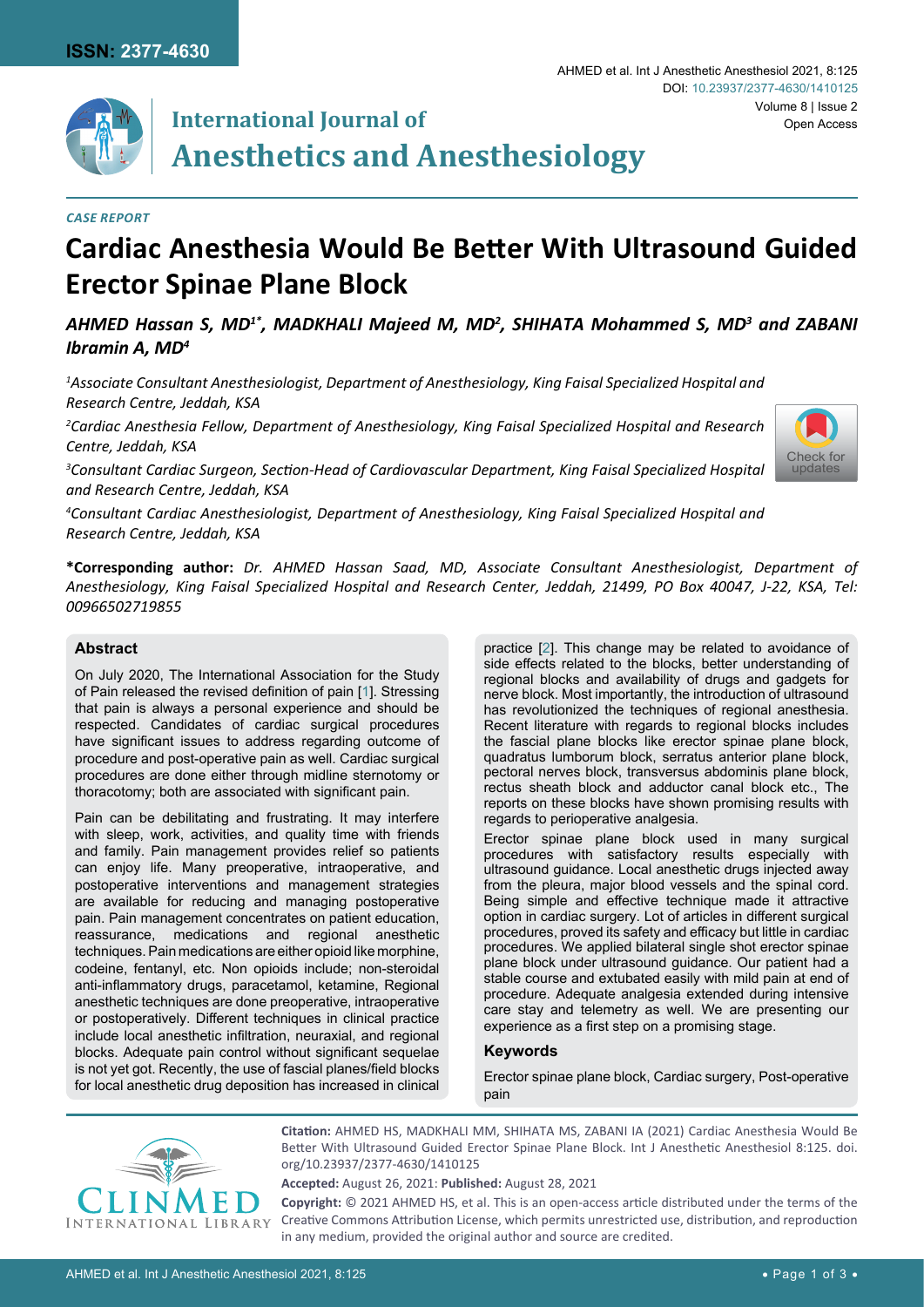## **Introduction**

Postoperative pain management is a medical concern and patient right as well. Post-operative pain management in cardiac patients is a complex, partly due to their baseline state and the perioperative events. Pain management comprise two main categories: Pharmacologic (opioids, nonsteroidal drugs, paracetamol, ketamine. etc,) and nonpharmacologic (local anesthetic infiltration, neuraxial blocks, paravertebral blocks.). Erector spinae plane block introduced in 2016 as a novel regional anesthetic technique for acute and chronic thoracic pain, both anesthesiologists and pain specialists reported positive feedback about it [[3](#page-1-2),[4\]](#page-1-3). Single shot or continuous technique both reported with great results [[5](#page-1-4)]. Its mechanism of action still not yet understood.

Drugs injected away from the pleura, major vessels and spinal cord, make it safe in cardiac surgery; regarding anticoagulation. Very few reports available describing its efficacy in cardiac surgery, mainly reduced analgesic requirements, reduced time to separate from mechanical ventilation. Although this is great but none so far, up to the last search we did, described endotracheal extubation at end of procedure. This why we are presenting our case to share happiness with your patient being awake, pain free and medically stable as well.

## **Case Description**

Our case is a 24-years-old female patient, weighing 43 kg, 159 cm height, BMI 17. Referred to our centre, for repair of ventricular septal defect and tricuspid valve repair. Routine examination (history/physical) and investigations (laboratory, chest x ray and echocardiogram done.

She was asymptomatic. Normal laboratory data (blood, renal and hepatic profile).

Echocardiography showed large size ventricular septal defect and trace tricuspid valve regurge. Dilated left ventricle, with normal function of both right and left ventricles. She underwent cardiac catheterization which revealed favorable surgical intervention. Plan accepted and consent obtained.

On the planned day, routine cardiac monitors done. After fixing endotracheal tube, arterial line, large-bore intravenous cannula and central venous catheter. Patient turned on her side, skin sterilized and draped. At the fifth transverse process, proper needle position seen by ultrasound, and confirmed by negative aspiration and injection of 1- 2 mls saline. Bupivacaine 0.25% total of 20 mls injected. The same technique repeated on the other side. Sterile dressing applied, patient turned supine and prepared for surgery.

Full repair of the ventricular septal defect under full cardiopulmonary bypass. Adequate hemostasis done and hemodynamic stable without support. Satisfying respiratory parameters make extubation an easy job. Awake, alert with mild pain.

Patient shifted to intensive care unit awake, stable with mild pain (3-4 on visual analogue scale). She was stable with mild pain in intensive care unit and telemetry ward after, as reported and documented by the nursing staff.

# **Conclusions**

Adequate analgesia before start of surgery offered by the block, results in mild responses in the heart rate or the blood pressure to stimulation by insertion of the urinary catheter. This was also observed with skin incision, sternotomy and sternal retraction. Adequate analgesia provided, necessitated less use of narcotics during the procedure, facilitate early extubation. Also, during intensive care unit stay, mild pain reported, managed with intravenous paracetamol. No rescue analgesic needed.

The effective analgesia observed agrees with a study done by Nagaraja, et al. [[6](#page-2-0)]. Although they started continuous catheter block one day pre-procedure compared with continuous thoracic epidural analgesia. They concluded that erector spinae plane block provides analgesia comparable to thoracic epidural analgesia and can be an effective alternative in cardiac surgical patients. Also, our result agrees with those of Krishna, et al. [\[7\]](#page-2-1), they compared bilateral ultrasound-guided single shot block with intravenous analgesics. They found superior analgesia, longer duration and improved recovery. We appreciate the results and believe that it is an excellent aid in promoting fast and safe track cardiac care.

### **Sources of Support**

None.

## **Conflict of Interest**

None.

### **References**

- <span id="page-1-0"></span>1. [Raja SN, Carr DB, Cohen M, Finnerup NB, Flor H,](https://pubmed.ncbi.nlm.nih.gov/32694387/) et al. [\(2020\) The revised International Association for the Study](https://pubmed.ncbi.nlm.nih.gov/32694387/)  [of Pain definition of pain: Concepts, challenges, and](https://pubmed.ncbi.nlm.nih.gov/32694387/)  [compromises. Pain 161: 1976-1982.](https://pubmed.ncbi.nlm.nih.gov/32694387/)
- <span id="page-1-1"></span>2. [Garg R, Bhan S, Vig S \(2018\) Newer regional analgesia](https://pubmed.ncbi.nlm.nih.gov/29720750/)  [interventions \(fascial plane blocks\) for breast surgeries:](https://pubmed.ncbi.nlm.nih.gov/29720750/)  [Review of literature. Indian J Anaesth 62: 254-262.](https://pubmed.ncbi.nlm.nih.gov/29720750/)
- <span id="page-1-2"></span>3. [Forero M, Adhikary SD, Lopez H, Tsui C, Chin KJ \(2016\)](https://pennstate.pure.elsevier.com/en/publications/the-erector-spinae-plane-block-a-novel-analgesic-technique-in-tho)  [The Erector Spinae Plane Block: A Novel Analgesic](https://pennstate.pure.elsevier.com/en/publications/the-erector-spinae-plane-block-a-novel-analgesic-technique-in-tho)  [Technique in Thoracic Neuropathic Pain. Reg Anesth Pain](https://pennstate.pure.elsevier.com/en/publications/the-erector-spinae-plane-block-a-novel-analgesic-technique-in-tho)  [Med 41: 621-627.](https://pennstate.pure.elsevier.com/en/publications/the-erector-spinae-plane-block-a-novel-analgesic-technique-in-tho)
- <span id="page-1-3"></span>4. [Yoshizaki M, Murata H, Ogami Takamura K, Hara T \(2019\)](https://pubmed.ncbi.nlm.nih.gov/30852328/)  [Bilateral erector spinae plane block using a programmed](https://pubmed.ncbi.nlm.nih.gov/30852328/)  [intermittent bolus technique for pain management after](https://pubmed.ncbi.nlm.nih.gov/30852328/)  [Nuss procedure. J Clin Anesth 57: 51-52.](https://pubmed.ncbi.nlm.nih.gov/30852328/)
- <span id="page-1-4"></span>5. [Zhang Y, Liu T, Zhou Y, Yu Y, Chen G \(2021\) Analgesic](https://bmcanesthesiol.biomedcentral.com/articles/10.1186/s12871-021-01277-x)